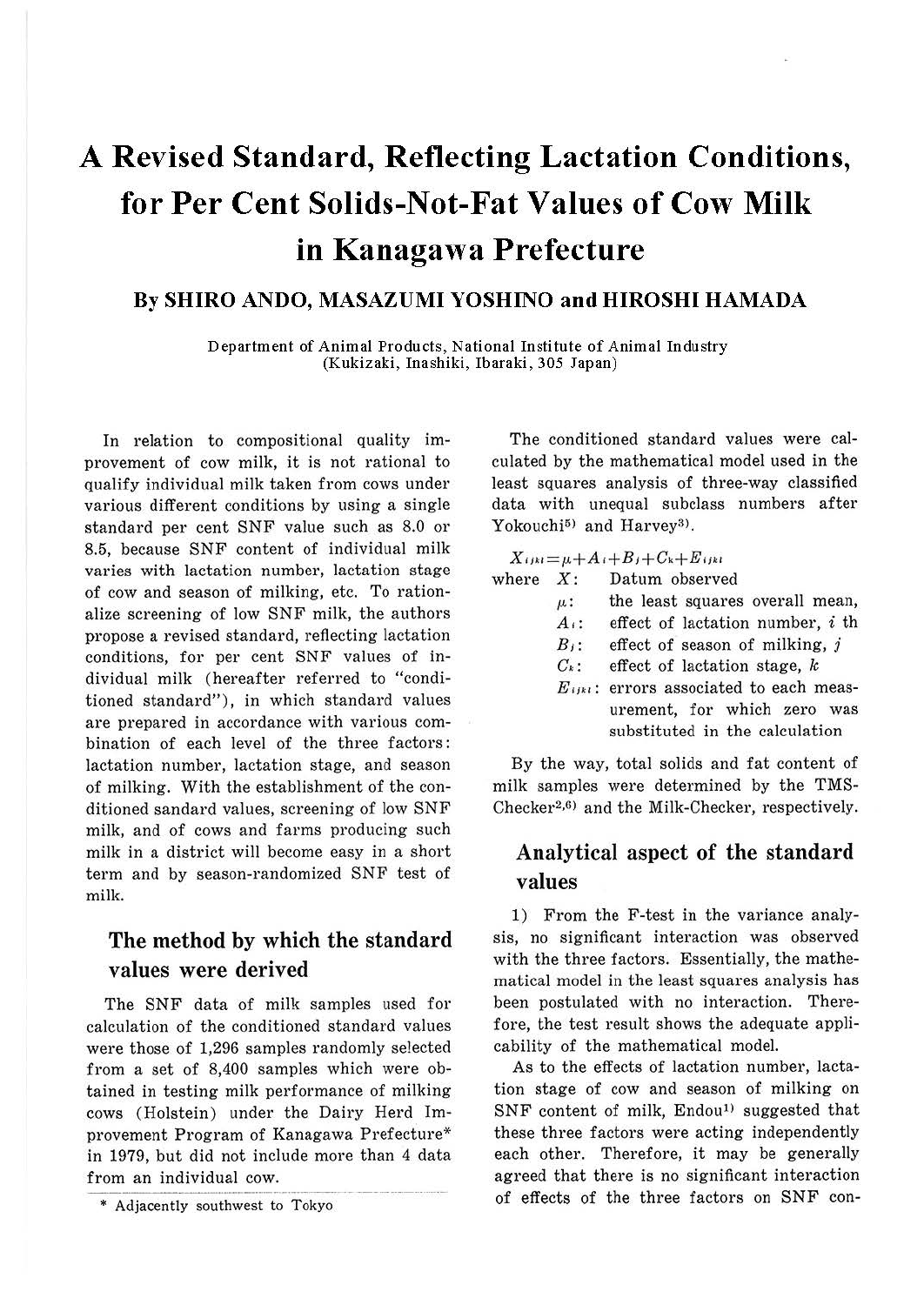| Lactation        | Lactation            | Season of milking |       |       |       |          |          |          |          |                             | Least squares mean |       |              |                    |
|------------------|----------------------|-------------------|-------|-------|-------|----------|----------|----------|----------|-----------------------------|--------------------|-------|--------------|--------------------|
| no.              | stage (mons.)        | Jan.              | Feb.  | Mar.  | Apr.  | May      | Jun.     | Jul.     | Aug.     | Sept.                       | Oct.               | Nov.  | Dec.         | & effect estimates |
|                  | $1+\geq8$            | 8.87              | .78   | .81   | .80   | .72      | .66      | .65      | .65      | .74                         | .76                | .79   | .86          |                    |
| $1 + 2$          | $2 + 3 + 4$          | .60               | .52   | .55   | .54   | .46      | .40      | .39      | .39      | .47                         | .50                | .53   | .60          | 8.62               |
|                  | $5 + 6 + 7$          | .72               | .64   | .67   | .66   | .58      | .52      | .51      | .51      | .59                         | .62                | .65   | .72          | 0.111              |
|                  | $1+\geq 8$           | .71               | .63   | .65   | .64   | .57      | .50      | .49      | .49      | .58                         | .61                | .64   | .71          |                    |
| $3 + 4$          | $2 + 3 + 4$          | .45               | .36   | .39   | .38   | .30      | .24      | .23      | .23      | .32                         | .35                | .37   | .45          | 8.47               |
|                  | $5 + 6 + 7$          | .57               | .48   | .51   | .50   | .42      | .36      | .35      | .35      | .44                         | .47                | .49   | .57          | $-0.039$           |
|                  | $1+\geq 8$           | $\,$ 68 $\,$      | .60   | .62   | .61   | .54      | .47      | .46      | .46      | $\boldsymbol{\mathsf{.55}}$ | .58                | .61   | .68          |                    |
| $\geq 5$         | $2 + 3 + 4$          | .42               | .33   | .36   | .35   | .27      | .21      | .20      | .20      | .29                         | $.32\,$            | .34   | .42          | 8.44               |
|                  | $5 + 6 + 7$          | .54               | .45   | .48   | .47   | .39      | .33      | .32      | .32      | .41                         | .44                | .46   | .54          | $-0.069$           |
|                  | Least squares mean & | 8.62              | 8.53  | 8.56  | 8.55  | 8.47     | 8.41     | 8.40     | 8.40     | 8.49                        | 8.52               | 8.54  | 8.62         | 8.509              |
| effect estimates |                      | 0.111             | 0.021 | 0.051 | 0.041 | $-0.039$ | $-0.099$ | $-0.109$ | $-0.109$ | $-0.019$                    | 0.011              | 0.031 | 0.111        |                    |
|                  |                      |                   |       |       |       |          |          |          |          |                             |                    |       | $1 + \geq 8$ | 8.64<br>0.131      |
| εĴ               |                      |                   |       |       |       |          |          |          |          |                             | Lactation<br>stage |       | $2 + 3 + 4$  | 8.38<br>$-0.129$   |
|                  |                      |                   |       |       |       |          |          |          |          |                             |                    |       | $5 + 6 + 7$  | 8.50<br>$-0.009$   |

Table 1. The conditioned standard per cent SNF values of cow milk in Kanagawa Prefecture (1979)

JARQ Vol. 16, No. 3, 1982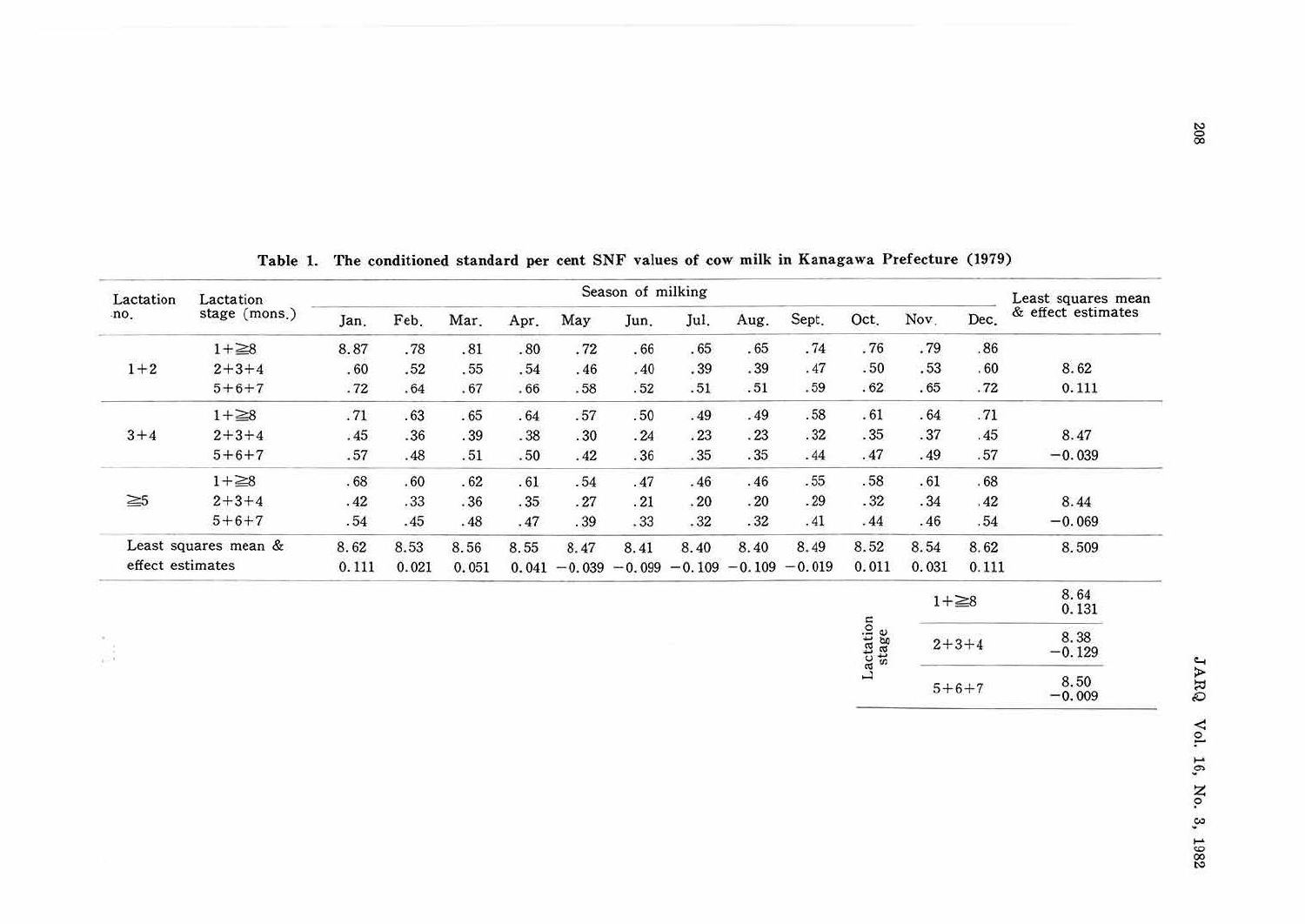

Fig. 1. Variation patterns of SNF values in Table 1 and of seasonal one of milk in Kanto District  $Note - x -$ : Values in Table 1

- $\Box$ -: Values of milk in Kanto District

tent of individual milk.

2) The percent variance estimates of lactation number, lactation stage of cow, season of milking and errors to the overall estimates were 5, 5, 10 and 80, respectively. This means that SNF content of cow milk is more influenced by such other factors as nutrition, subclinical mastitis, genetic milk performance of individual cow etc. than the above three factors.

3) The least squares estimates of overall mean and effects of levels in each factor were 8.509, and  $A_1$ : 0.111,  $A_2$ : -0.039,  $A_3$ : -0.069,  $B_1$ : 0.111,  $B_2$ : 0.021,  $B_3$ : 0.051,  $B_4$ : 0.041,  $B_5$ :  $-0.039$ , B<sub>6</sub>:  $-0.099$ , B<sub>7</sub>:  $-0.109$ , B<sub>8</sub>:  $-0.109$ ,  $B_9$ : -0.019,  $B_{10}$ : 0.011,  $B_{11}$ : 0.031,  $B_{12}$ : 0.111,  $C_1$ : 0.131,  $C_2$ : -0.129 and  $C_3$ : -0.009 (%), respectively (Table 1). The conditioned standard percent values of SNF content calculated from the mathematical model are shown in Table 1.

In addition, the variation patterns of SNF values appearing in the conditioned standard values in Table 1 and also of corresponding seasonal SNF contents<sup>4)</sup> in raw milk collected by dairy factories in Kanto District in which Kanagawa Prefecture is located are shown in Fig. 1, in which the least squares means of each level in Table 1 are plotted.

As shown in Fig. 1, these patterns are familiar to us all, and, this fact offers an evidence for the reliability of the conditioned SNF standard values obtained in Kanagawa Prefecture, though the level of SNF values differs considerably each other. This difference might be attributed to nature of both milk samples,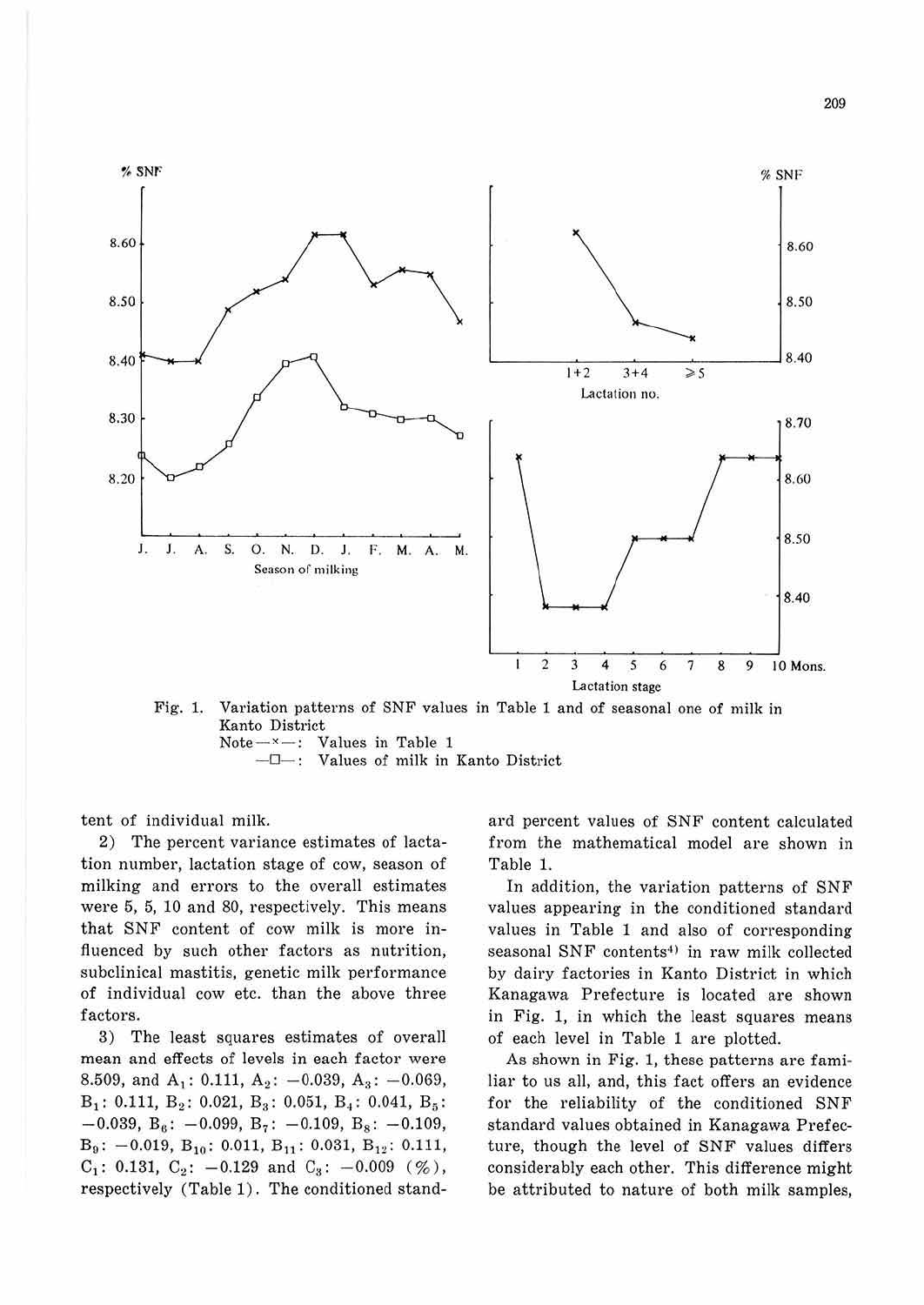|                    | is October |                           |            |                                          |
|--------------------|------------|---------------------------|------------|------------------------------------------|
| Cow's              | Lactation  | Lactation                 | Milk yield | Conditioned st. SNF<br>values in Table 1 |
| no.                | no.        | stage                     | (kg/day)   |                                          |
|                    |            | 5                         | 30         | $8.62$ (%)                               |
| $\overline{2}$     | n          |                           | 25         | 8.44                                     |
| 3                  |            |                           | 20         | 8.35                                     |
|                    |            |                           |            |                                          |
|                    |            |                           |            |                                          |
|                    |            |                           |            |                                          |
| $\dot{\mathbf{n}}$ | 4          | 6                         | $25\,$     | 8.47                                     |
|                    |            | $8.62 \times 30 = 258.60$ |            |                                          |
|                    |            | $8.44 \times 25 = 211.00$ |            |                                          |
|                    |            | $8.35 \times 20 = 167.00$ |            |                                          |
|                    |            |                           |            |                                          |
|                    |            |                           |            |                                          |
|                    |            | $8.47 \times 25 = 211.75$ |            |                                          |

Table 2. An example of calculation of a standard SNF value for a farm bulk milk using the conditioned SNF values in Table 1, assuming that the season of milking is **October** 

Total 100 848.35

Thus, standard SNF value of the bulk milk is  $848.35/100 = 8.48$  (%).

i.e. individual cow milk and dairy factory raw milk.

#### Application of the standard values

1) A standard per cent SNF value for a farm bulk milk can be calculated using the conditioned standard values in Table 1 as shown in Table 2, provided that milk yield per day, lactation number and lactation stage of all individual cows in the farm on a testing day are known.

Accordingly, the farm bulk milk can be qualified using the calculated standard SNF value.

2) The screening of low SNF milk, and of such milk-producing cows and farms in a district would become easy in a short term and by season-randomized SNF test of raw milk, e.g. in case of judging milk performance of cows at dairy shows.

3) Variation pattern of SNF content in individual or herd milk caused by season of milking differs considerably with calving month of cow as shown in Fig. 2. Therefore, month of service can be planned using the conditioned standard SNF values in order not to lower the SNF of milk in a specific month of the year.

4) When low SNF milk-producing cow or cows are found, we should seek the cause



Fig. 2. Seasonal variation of standard SNF' values of milk taken from two cows with different calving month, calculated using the conditioned standard values in Table 1 assuming that lactation number is the 1st for both cows Note  $-x$ -: Milk from cow which calved in April - O-: Milk from cow which

calved in October